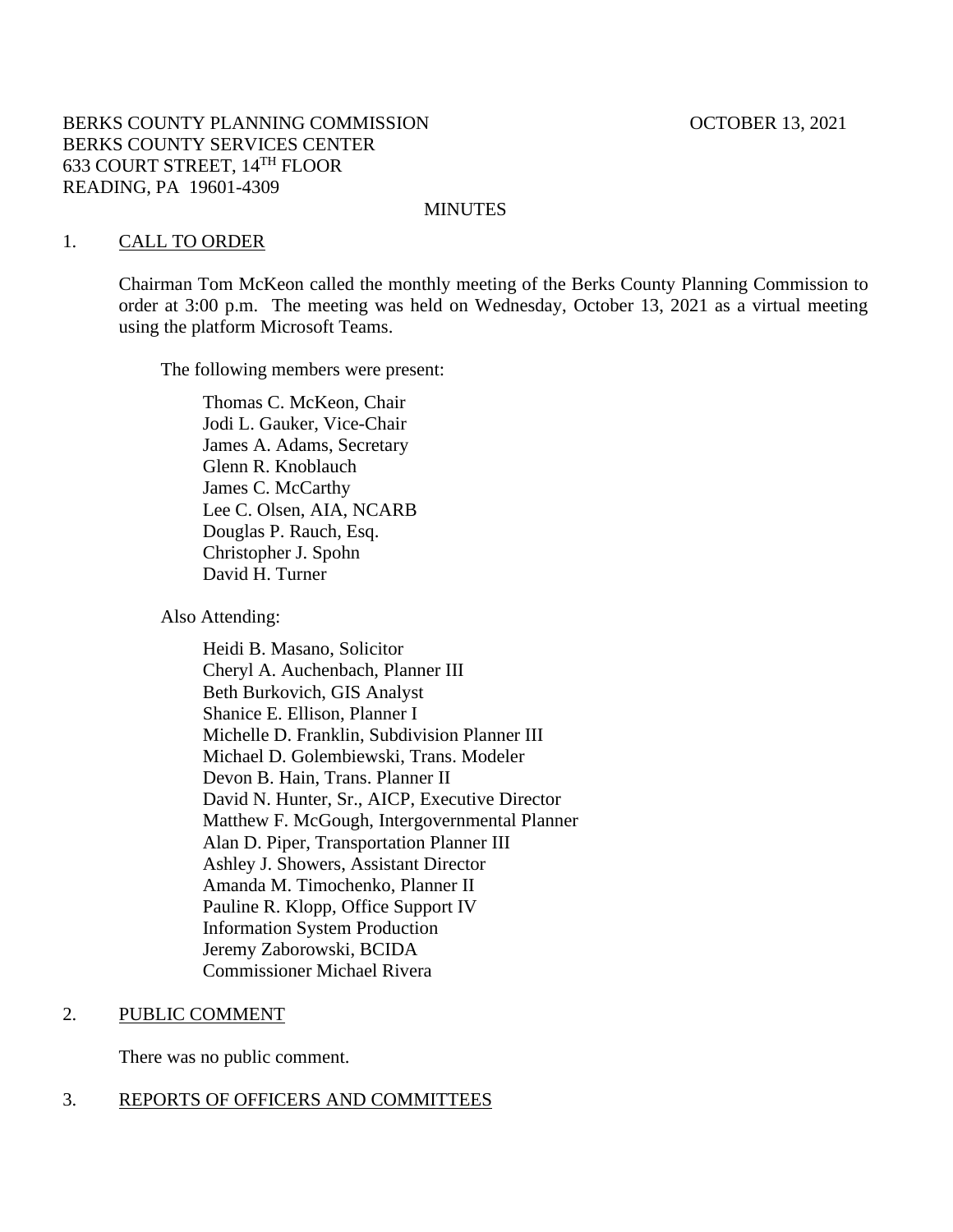# A. Executive Director's Report

David Hunter spoke about the presentation on the Downtown Plus Strategic Plan by the consultant Stantec. He asked the commission members if they wanted to deliberate on this presentation. As the meeting was going on, he forwarded an email containing all of the comments and questions that were asked during the presentation for the commission members to look at.

Chris Spohn mentioned that he is on the Church Council at Christ Episcopal Church at Fifth and Court Streets and they recognized that the Plan itself is centered around moving back to a town square at Fifth and Penn Streets with a walkability area on Court Street which puts the church in the keystone of that plan. The church is in the middle of doing asset mapping to see what the church can do to provide support for the downtown.

David Hunter mentioned asking the consultant, Stantec, if they could make a presentation to the Planning Commission and possibly the Redevelopment Authority and Industrial Development Authority. Jodi Gauker would welcome recommendations as to how the Planning Commission could help facilitate the plan. David Turner and Glenn Knoblauch agreed with Ms. Gauker's statement. Lee Olsen stated that he supports the Planning Commission being involved. He mentioned that he will speak with Jamal Abodalo.

Discussion ensued on the implementation of this plan and the lack of implementation of previous plans that were done.

Mr. Hunter stated that we will discuss this again at next month's meeting.

Mr. Hunter mentioned that Pam Shupp will be giving the Commission an update on Imagine Berks at one of the upcoming meetings. Lee Olsen asked if there was any interim information the Commission could be given on Imagine Berks. Mr. Hunter mentioned that there is a website: ImagineBerks.com.

Mr. Hunter updated the Commission on the Tri-County Passenger Rail Committee. They have hosted three informational sessions with elected and appointed officials from the municipalities along the route from Reading to Philadelphia. Mr. Hunter stated that he will share the power point presentation with the Commission via email.

Mr. Hunter gave an update on ARP funding in the County. The Board of County Commissioners have formed various sub-committees to discuss how to appropriately spend the money. One of the committees is discussing providing broadband countywide. He mentioned that he will keep the commission updated.

Mr. Hunter updated the Commission on the Freight Study Berks is working on with other counties. Currently a scope of work is being completed and it is hoped to have an RFP by the end of the year.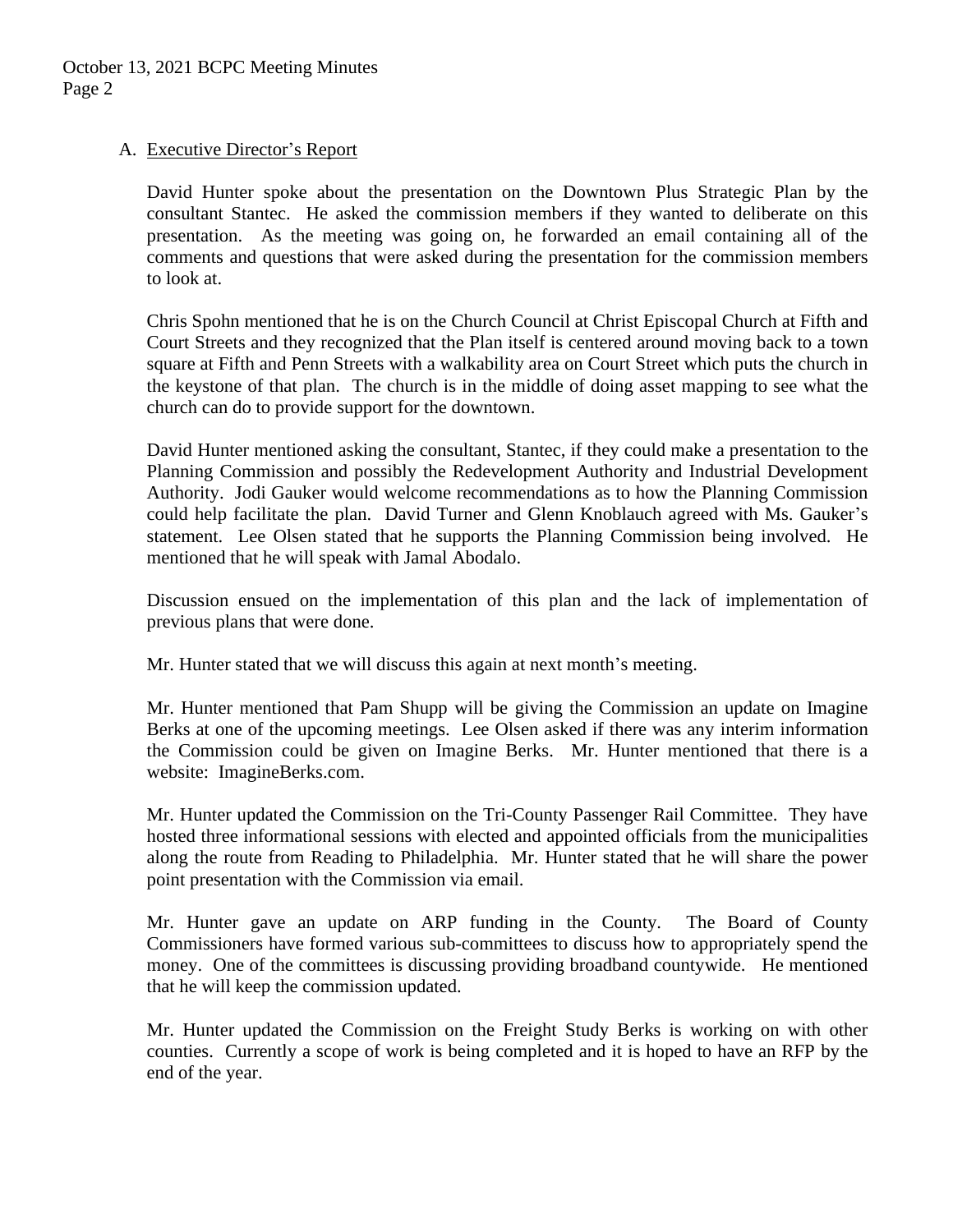October 13, 2021 BCPC Meeting Minutes Page 3

> Mr. Hunter informed the Commission that a few staff had attend the Greenway Conference in Erie PA and he and a few staff will be attending the PA APA conference in Pittsburgh.

### 4. CONSENT AGENDA

# A. Approval of Minutes of September 8, 2021

# B. DCED MTF Application and PennDOT MTF Application for Governor Mifflin School District Secondary Campus Transportation Improvements

The Berks County Planning Commission had received a request for a letter of compliance from Governor Mifflin School District (GMSD) for the above application to the Pennsylvania Department of Community and Economic Development (DCED) Multimodal Transportation Fund and the Pennsylvania Department of Transportation (PennDOT) Multimodal Transportation Fund.

# **Project Description:**

The proposed project consists of multiple roadway and intersection improvements that would enhance multimodal safety at Governor Mifflin School District's Secondary Campus. The proposed road and intersection improvements along South Waverly Street within the Borough of Shillington include: installing new sidewalks, reconfiguring curbing for crosswalks at all intersections, installing sidewalks to access the community athletic center, paving for crosswalks, widening paving access at Mifflin Boulevard, creating a new entrance drive at southern connection drive to Mifflin Boulevard. The school district is requesting a grant in support of these improvements.

### **Project Findings:**

The grant will enhance multimodal safety for the benefit of community members, students, and faculty. The improvements proposed as part of this project coordinate with a number of facility improvements at the GMSD Secondary Campus to assist in the Secondary Campus becoming a hub of community recreation. The total cost of the entire project is \$62 million, with the main piece being the construction of the Community Athletic Center designed for recreational use by students and community members. The overall project is estimated to create 341 construction jobs in which direct employee compensation is estimated to exceed \$16.7 million. The overall project will also support an additional 183 jobs in the regional economy and generate over \$3 million in state and local taxes.

The transportation improvements proposed under this grant are estimated at \$891,608.60 with a request for \$620,000 and the remainder being covered locally by Governor Mifflin School District. These improvements are anticipated to create 5 construction jobs, support 3 indirect and induced jobs in the regional economy, result in nearly \$1,300,000 in total economic output, and generate over \$144,000 in state and local taxes.

The Berks County Comprehensive Plan 2030 identifies the majority of this area as an Existing Development Area in Shillington Borough. Within this area, the plan notes that: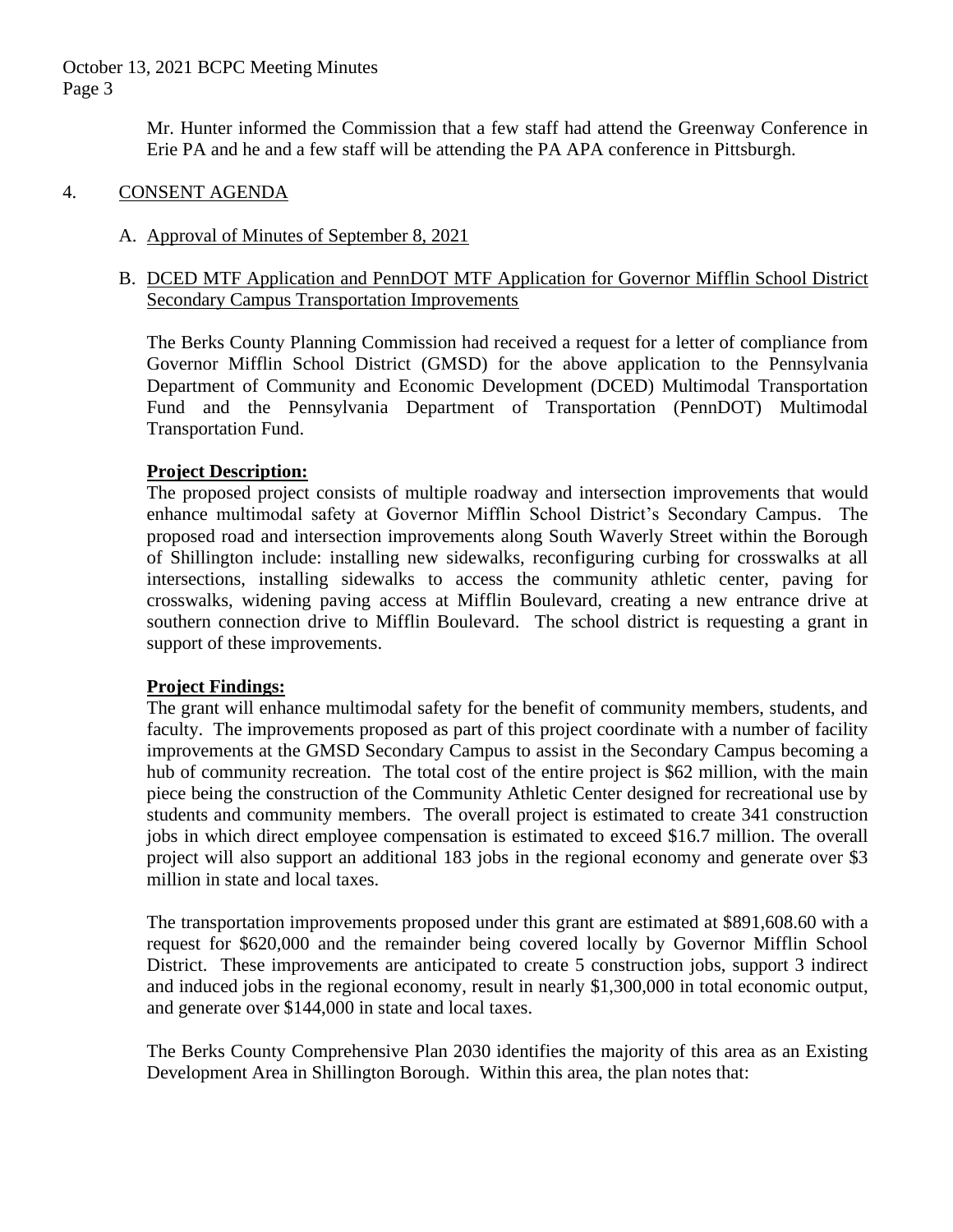"A variety of reinvestment, rehabilitation, and revitalization efforts, will be promoted to take advantage of the extensive infrastructure network in place, to improve the tax base of the urban centers, and keep our older urban areas vibrant. Municipalities are encouraged to create public/ private partnerships that jointly support a community-driven comprehensive strategy to revitalize, stabilize and grow older neighborhoods."

The Berks County Comprehensive Plan 2030 identifies the southeast corner of the South Waverly Street and South Brobst Street intersection as a Designated Growth Area in Shillington Borough. Within this area, the plan notes that:

"Designated Growth Areas are intended to be multi-purpose activity areas characterized by concentrated density and suburban/urban development. These areas are currently suitable for medium/high density development due to the presence of the necessary public infrastructure services in place."

Additionally, the Plan's Transportation Goal is to "provide and maintain a balanced, multimodal transportation system that will safely and efficiently move people and goods." This goal is supported by policies that encourage redevelopment in existing developed areas that incorporate design elements that include appropriate bicycle and pedestrian facilities.

# **Recommendations:**

The Multimodal Transportation Fund application process requires applicants to provide a letter from the appropriate planning agency certifying that the proposed project is in compliance with the comprehensive land use plans.

- C. Reports for Approval
	- Land Development & Subdivision Activity Report & Summary
	- Endorsed Land Development & Subdivision Activity Report
- MOTION: Jim McCarthy made a motion to approve the Consent Agenda. The motion was seconded by Doug Rauch and passed unanimously.
- 5. Staff and Stakeholder Reports
	- A. Census 2020 Update

Michael Golembiewski spoke about the release of the PL 94-171 Legislative Redistricting File which contains detailed information on total persons, voting-age population, race/Hispanic origin, total housing units - occupied vs. vacant by block level. He mentioned this information is being used to redraw all of the legislative boundaries.

Mr. Golembiewski gave a history on the population trends in Berks County and the City of Reading. Berks County's growth from 2000 to 2010 was comparable with surrounding counties however, from 2010 to 2020 all the surrounding counties, except Schuylkill, were growing without Berks. Overall, from 2010 to 2020, 63% of municipalities in Berks grew and 37% declined. He mentioned that within the last 10 years the larger municipalities tend to be the